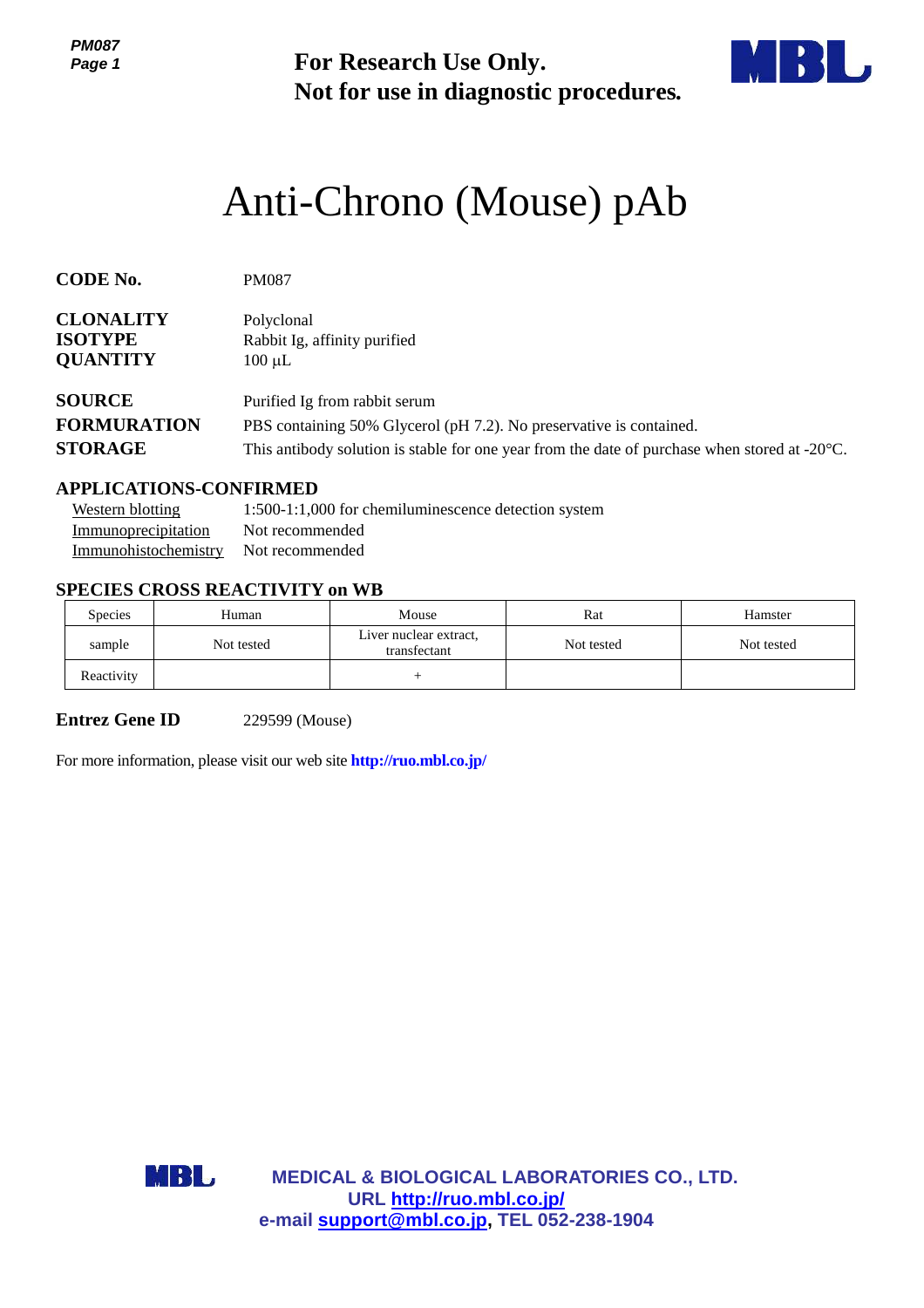*PM087 Page 2*

## **RELATED PRODUCTS**

| <b>Antibodies</b>   |                                |
|---------------------|--------------------------------|
| <b>PM087</b>        | Anti-Chrono (Mouse) pAb        |
| D333-3              | Anti-CLOCK (Mouse) mAb (CLSP3) |
| D334-3              | Anti-CLOCK (Mouse) mAb (CLNT1) |
| D335-3              | Anti-BMAL1 (Mouse) mAb (B1BH2) |
| D <sub>349</sub> -3 | Anti-CLOCK (Mouse) mAb (CLSP4) |
| <b>PM079</b>        | Anti-DBP (Mouse) pAb           |
| <b>PM081</b>        | Anti-Cry1 (Mouse) pAb          |
| <b>PM082</b>        | Anti-Cry2 (Mouse) pAb          |
| <b>PM083</b>        | Anti-Per2 (Mouse) pAb          |
| CY-P1016            | Anti-SIRT1 pAb                 |
| <b>RN032P</b>       | Anti-CIRBP pAb                 |
| RN013MW             | Anti-Nono (P54NRB) mAb (C5)    |
| RN014MW             | Anti-SFPQ (PSF) mAb (C23)      |
| RN015MW             | Anti-PSPC1 (PSP1) mAb (1L4)    |
| RN092PW             | Anti-NONO (P54NRB) pAb         |
| RN106PW             | Anti-SFPQ (PSF) pAb            |
| PM075               | Anti-GNAT2 (Zebrafish) pAb     |
| PM035               | Normal Rabbit IgG              |
| $V:_{\epsilon}$     |                                |

Kits

| CY-1151 | CycLex <sup>®</sup> SIRT1/Sir2 Deacetylase |
|---------|--------------------------------------------|
|         | Fluorometric Assay Kit                     |
| CY-1152 | CycLex® SIRT2 Deacetylase                  |
|         | Fluorometric Assay Kit                     |
| CY-1173 | CycLex® CaM-kinase II Assay Kit            |
| CY-8102 | CircuLex Mouse CIRP ELISA Kit              |
| CY-8103 | CircuLex Human CIRP ELISA Kit              |
|         |                                            |

Recombinant proteins (Human, Active)

| CY-E1151 NAD <sup>+</sup> -Dependent Deacetylase SIRT1 |
|--------------------------------------------------------|
| CY-E1152 NAD <sup>+</sup> -Dependent Deacetylase SIRT2 |
| CY-E1173 CaM-kinase II Positive Control                |

Other related antibodies and kits are also available. Please visit our website at <http://ruo.mbl.co.jp/>